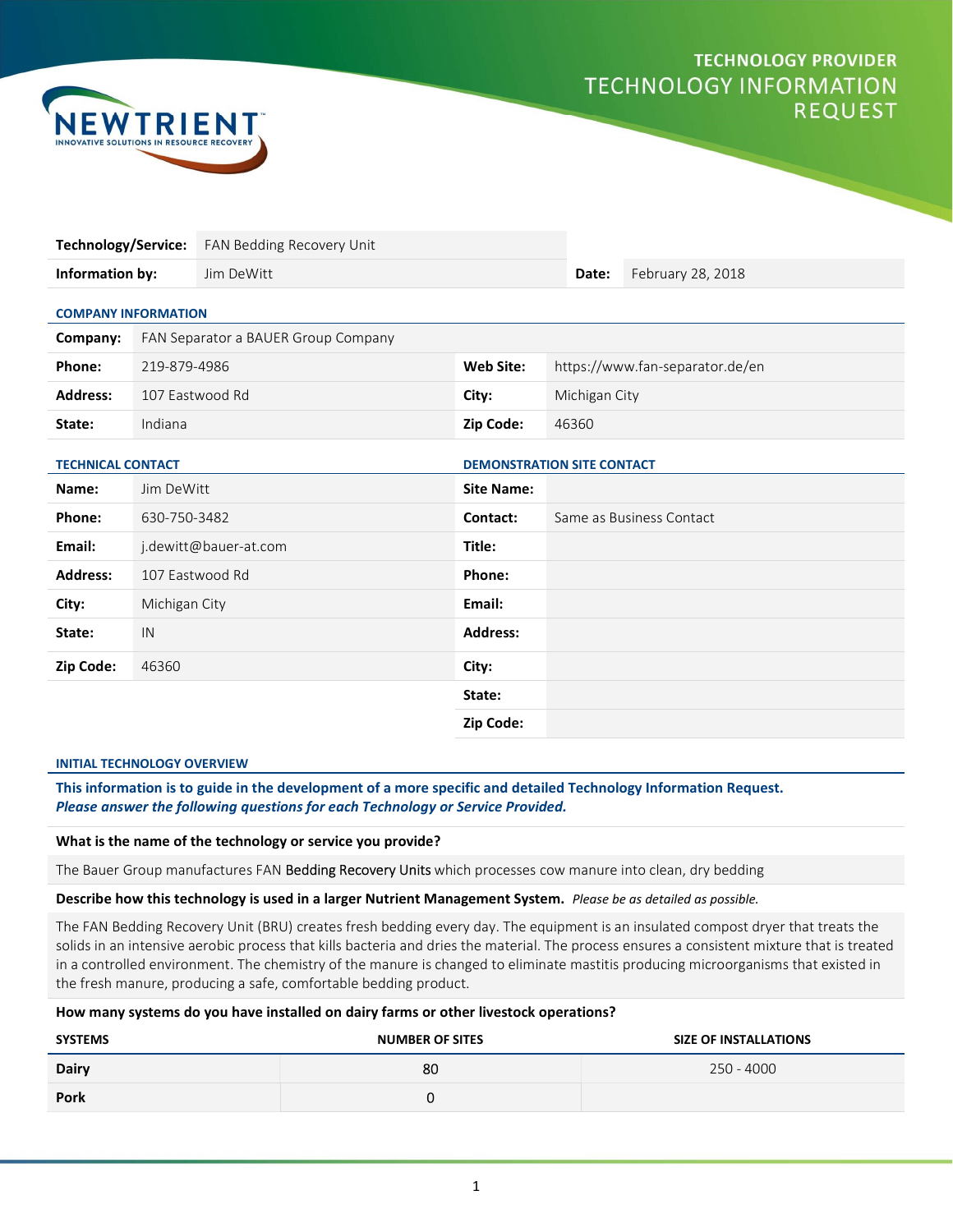# NEWTRIENT Technology Provider | Technology Information Request

| <b>Poultry</b>                                                                                                                                                 | 0                                                                                                                                                                     |  |  |  |  |
|----------------------------------------------------------------------------------------------------------------------------------------------------------------|-----------------------------------------------------------------------------------------------------------------------------------------------------------------------|--|--|--|--|
|                                                                                                                                                                |                                                                                                                                                                       |  |  |  |  |
| What's the smallest and largest farm using your system?                                                                                                        |                                                                                                                                                                       |  |  |  |  |
| Dairies range in size from 250 cows to more than 4,000 cows                                                                                                    |                                                                                                                                                                       |  |  |  |  |
|                                                                                                                                                                | Does this technology have a 12-month record of reliable performance on at least three dairy farms?                                                                    |  |  |  |  |
| Yes                                                                                                                                                            |                                                                                                                                                                       |  |  |  |  |
| Do you have a preferred region or area for the location of projects?                                                                                           |                                                                                                                                                                       |  |  |  |  |
| North America and worldwide                                                                                                                                    |                                                                                                                                                                       |  |  |  |  |
|                                                                                                                                                                | Input and output of your unit/system - do you have a mass balance analysis?<br>If a mass balance is available, please include below or attach as a separate document. |  |  |  |  |
|                                                                                                                                                                | Input are solids separated from raw cow manure. Output is a bacteria free, dry bedding fiber material                                                                 |  |  |  |  |
| Input material description and characteristics:<br>For example: raw manure, digestate, screened digestate, suitable non-farm feedstocks, other.                |                                                                                                                                                                       |  |  |  |  |
|                                                                                                                                                                | The input is separated undigested fiber from livestock manure, directly from a manure solids separator                                                                |  |  |  |  |
|                                                                                                                                                                | Does the technology treat the full manure stream for a farm or a fraction of the stream?                                                                              |  |  |  |  |
| Full stream                                                                                                                                                    |                                                                                                                                                                       |  |  |  |  |
| Do you consider this a mature system or ongoing farm development?                                                                                              |                                                                                                                                                                       |  |  |  |  |
| This is a well-proven technology with many installations worldwide                                                                                             |                                                                                                                                                                       |  |  |  |  |
| Yes $\boxtimes$ No $\Box$<br>Any weather constraints?                                                                                                          | If so, please describe.                                                                                                                                               |  |  |  |  |
| Protection in freezing weather                                                                                                                                 |                                                                                                                                                                       |  |  |  |  |
| Yes ⊠<br>Any bedding constraints?                                                                                                                              | No $\Box$<br>If so, please describe.                                                                                                                                  |  |  |  |  |
| Does not treat sand bedding                                                                                                                                    |                                                                                                                                                                       |  |  |  |  |
| <b>Output material description and characteristics:</b>                                                                                                        | Please include the % of the total stream for each material, i.e. 10% fiber and 90% screened liquid by weight.                                                         |  |  |  |  |
| Pathogen-free animal bedding at 36% to 46% dry matter                                                                                                          |                                                                                                                                                                       |  |  |  |  |
| Yes $\boxtimes$<br>No $\square$<br>Do the Outputs of the process have a resale market identified?<br>If so, under what brand name or who is the contract with? |                                                                                                                                                                       |  |  |  |  |
| A few Dairies bag and sell compost from a BRU under a private label                                                                                            |                                                                                                                                                                       |  |  |  |  |
| Is this process scalable and to what extent (top and bottom limits)?                                                                                           | Yes $\boxtimes$<br>No $\square$<br>If so, please describe.                                                                                                            |  |  |  |  |
| Yes, the process is scalable                                                                                                                                   |                                                                                                                                                                       |  |  |  |  |
| Do you have a known scaling factor?                                                                                                                            | No $\boxtimes$<br>Yes $\Box$<br>If so, please describe.                                                                                                               |  |  |  |  |
|                                                                                                                                                                |                                                                                                                                                                       |  |  |  |  |
| Does this technology require any air input?                                                                                                                    | No $\boxtimes$<br>Yes $\Box$                                                                                                                                          |  |  |  |  |
|                                                                                                                                                                |                                                                                                                                                                       |  |  |  |  |
| What is the preferred air connection? For example: psi, fitting size, air quality.<br>If not distributed by the system, please list each connected device.     |                                                                                                                                                                       |  |  |  |  |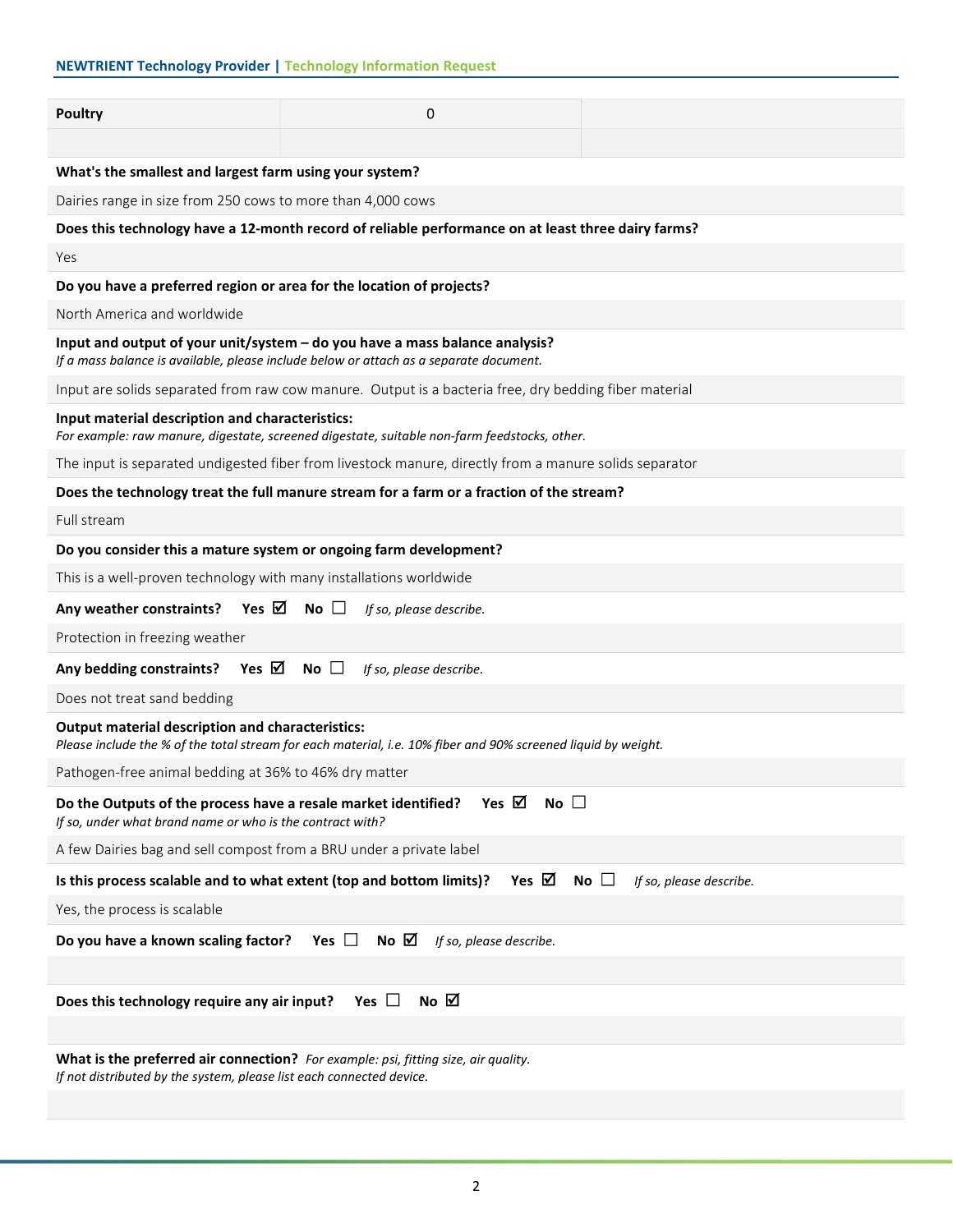| <b>NEWTRIENT Technology Provider   Technology Information Request</b>                                                                                                         |
|-------------------------------------------------------------------------------------------------------------------------------------------------------------------------------|
| Does this technology require any water input? Yes $\Box$ No $\boxtimes$<br>If so, please describe.                                                                            |
| Fresh water for cleaning                                                                                                                                                      |
| What is the preferred water connection? For example: psi, fitting size, water quality, gpm.<br>If not distributed by the system, please list each connected device.           |
|                                                                                                                                                                               |
| Yes $\boxtimes$<br>Does this technology require any electrical input?<br>No $\square$<br>If so, please describe.                                                              |
| What is the preferred electrical connection? For example: phase #, voltage, full load amps.<br>If not distributed by the system, please list each connected device.           |
| Three-phase, 480 volt, 100 amp circuit                                                                                                                                        |
| Yes $\Box$<br>No $\boxtimes$<br>Does this technology require any mechanical input?<br>If so, please describe.                                                                 |
|                                                                                                                                                                               |
| What is the preferred mechanical connection? For example: horsepower, connection, rpms.<br>If not distributed by the system, please list each connected device.               |
|                                                                                                                                                                               |
| No $\boxtimes$<br>Does this system require any special plumbing?<br>Yes $\Box$<br>If so, please describe what is required.                                                    |
|                                                                                                                                                                               |
| Yes $\boxtimes$<br>Does this system require any special foundations or pads?<br>No $\Box$<br>If so, please describe.                                                          |
| Concrete pad according to manufactures specifications                                                                                                                         |
| Yes $\Box$<br>No $\boxtimes$<br>Do you consider this technology part of a larger system that you provide?<br>If so, please describe.                                          |
|                                                                                                                                                                               |
| Does your system require any other components that you do not provide or are not included in your proposal? Yes $\boxtimes$<br>No $\square$<br>If so, please describe.        |
| . Conveyor                                                                                                                                                                    |
| How is the system delivered to the site? For example: skid mounted, assembled on site, constructed on site.                                                                   |
| Skid mounted delivered to the site                                                                                                                                            |
| Is this system portable or configured in such a way that it could be easily transported for use in several locations?<br>Yes $\Box$ No $\boxtimes$<br>If so, please describe. |
|                                                                                                                                                                               |
| No $\square$<br>Has your technology been accepted by the NRCS and is it included into a practice standard? Yes $\boxtimes$<br>If so, please describe if necessary.            |
| Nutrient recovery                                                                                                                                                             |
| No $\boxtimes$<br>Are there any unusable or hazardous byproducts of this process? Yes $\Box$<br>If so, please describe the product and recommended means of disposal.         |
|                                                                                                                                                                               |
| What spare parts and redundant components are included with the system?                                                                                                       |
| Spare parts are industry standard and available through the FAN distributer network                                                                                           |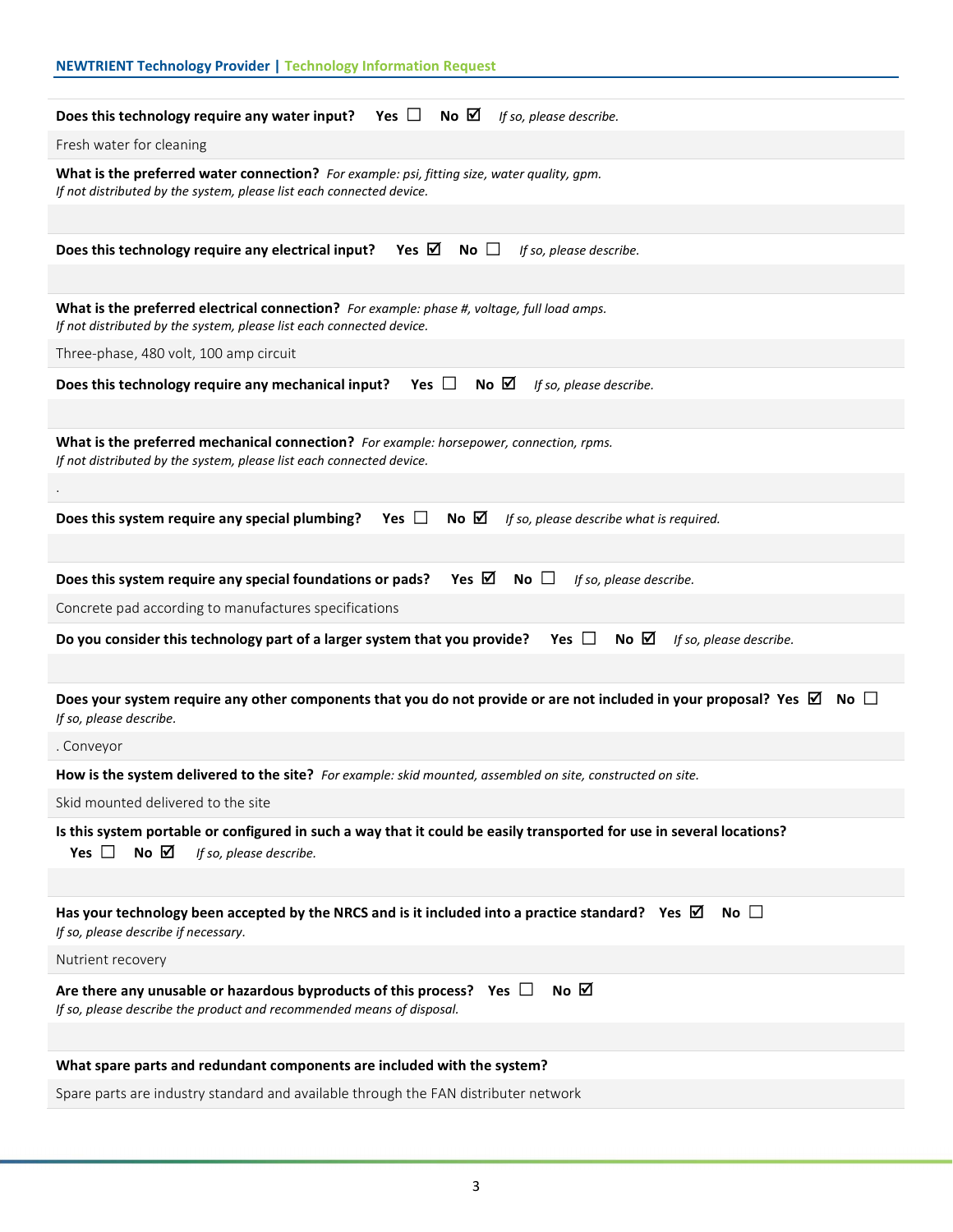## How is the system controlled and what are the components and capabilities of the control system?

PLC controlled from mounted integrated control panel

### What is the usable life of the system?

Twenty years

#### What is the salvage value at the end of the usable life?

Minimal

### What is the educational and technical level of competence for the operation of the system?

Trained labor should be able to operate the system, including routine maintenance.

# What level of maintenance is required for the system?

Please indicate if rebuilds or major components must be replaced and what the frequency is for these components.

Component parts require maintenance and replacement per maintenance schedule. Daily inspections and periodic response to system upsets are required.

### Are consumables used in the process? Yes  $\square$  No  $\boxtimes$

Please provide the nature and purchase relationship for these consumables. For example: proprietary, special contract, generally available.

### Which of these NRCS codes would your technology be classified under? Check all that apply. Add if necessary.

| <b>CODE</b> | <b>NRCS DESCRIPTION</b>                                | <b>CHECK ALL THAT APPLY</b> |
|-------------|--------------------------------------------------------|-----------------------------|
| 472         | Access Control                                         | П                           |
| 560         | Access Road                                            |                             |
| 309         | Agrichemical Handling                                  | П                           |
| 371         | Air Filtration and Scrubbing                           | П                           |
| 591         | Amendments for the Treatment of Agricultural Waste     | П                           |
| 366         | Anaerobic Digester                                     | П                           |
| 672         | <b>Building Envelope Improvement</b>                   | П                           |
| 372         | Combustion System Improvement                          | П                           |
| 317         | <b>Composting Facility</b>                             | $\overline{\phantom{0}}$    |
| 554         | Drainage Water Management                              | $\overline{\phantom{0}}$    |
| 375         | Dust Control from Animal Activity on Open Lot Surfaces | П                           |
| 373         | Dust Control on Unpaved Roads and Surfaces             | П                           |
| 374         | Farmstead Energy Improvement                           | П                           |
| 512         | Forage and Biomass Planting                            | П                           |
| 561         | Heavy Use Area Protection                              | П                           |
| 516         | Livestock Pipeline                                     | П                           |
| 590         | Nutrient Management                                    | ☑                           |
| 521A        | Pond Sealing or Lining, Flexible Membrane              |                             |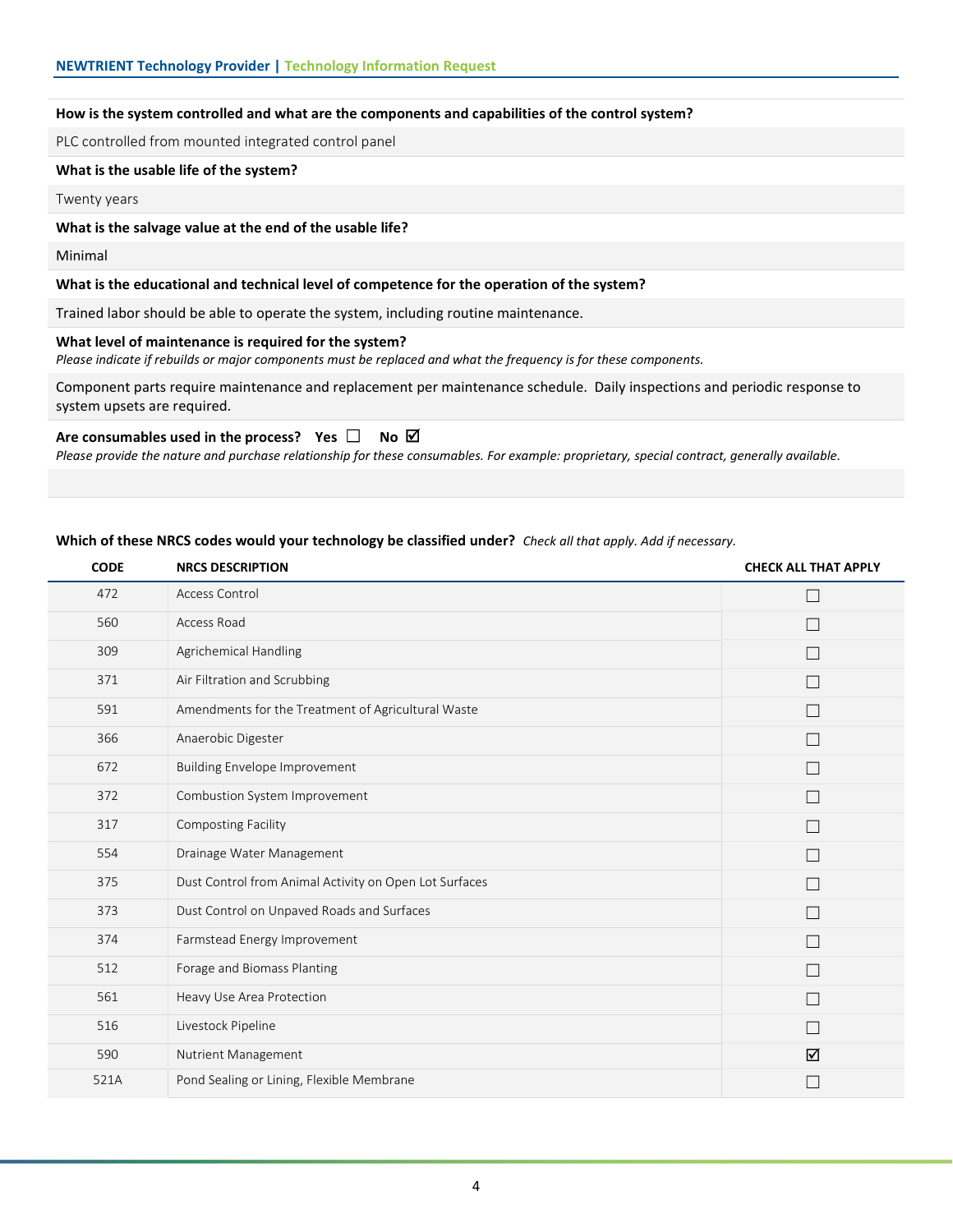# NEWTRIENT Technology Provider | Technology Information Request

| 533 | Pumping Plant                                      |        |
|-----|----------------------------------------------------|--------|
| 588 | Roof Runoff Structure                              |        |
| 367 | Roofs and Covers                                   |        |
| 318 | Short-Term Storage of Animal Waste and By-Products | Г      |
| 570 | <b>Stormwater Runoff Control</b>                   | $\Box$ |
| 606 | Subsurface Drain                                   |        |
| 635 | Vegetated Treatment Area                           |        |
| 601 | Vegetative Barrier                                 |        |
| 360 | Waste Facility Closure                             |        |
| 632 | Waste Separation Facility                          | ☑      |
| 313 | Waste Storage Facility                             | $\Box$ |
| 634 | Waste Transfer                                     |        |
| 629 | Waste Treatment                                    | ☑      |
| 359 | Waste Treatment Lagoon                             |        |
|     |                                                    |        |
|     |                                                    |        |
|     |                                                    |        |

# Can you provide an estimate of the capital required for the installation of this technology?

Please include all components and designate if provided by you or others.

BRU-Compact \$260,000 BRU2000 \$308,000 plus pump and mixer \$20,000

# Can you provide an estimate of the operational costs required for this technology?

Please include all costs and designate if provided by you or others.

BRU-Compact: 12,75kW (excluding pump and mixer)

BRU 2000: 11,22kW (excluding pump and mixer)

|  |  |  | Is there financing available for this system? Yes $\boxtimes$ No $\Box$ If so, what are the conditions for this financing? |
|--|--|--|----------------------------------------------------------------------------------------------------------------------------|
|--|--|--|----------------------------------------------------------------------------------------------------------------------------|

Equipment financing options are available through most Fan equipment dealers

Is the system available for lease? Yes  $\Box$  No  $\Box$  If so, please describe.

### What sort of warrantee or guarantee do you provide with this technology?

Do you provide any performance guarantees or strictly defects in parts and materials?

FAN equipment warrantees are available. Technology specific performance guarantees are also available specific to throughput, dry matter, pathogen kill, etc. depending on the equipment.

# Explain how this system is unique or transformative and how does it improve upon or go beyond other technologies that are currently available.

The unique aspect of the Press Screw Separator is that it can adjust to different dry matter contents. Thick liquids (20% dry matter content) as well as thin liquids (below 0.1 % dry matter content) can be treated optimally. The consistence of the gained solid can be varied with the help of a patented output regulator by the amount and position of counter weights. This enables dry matter contents in the range between 25 and 55 percent.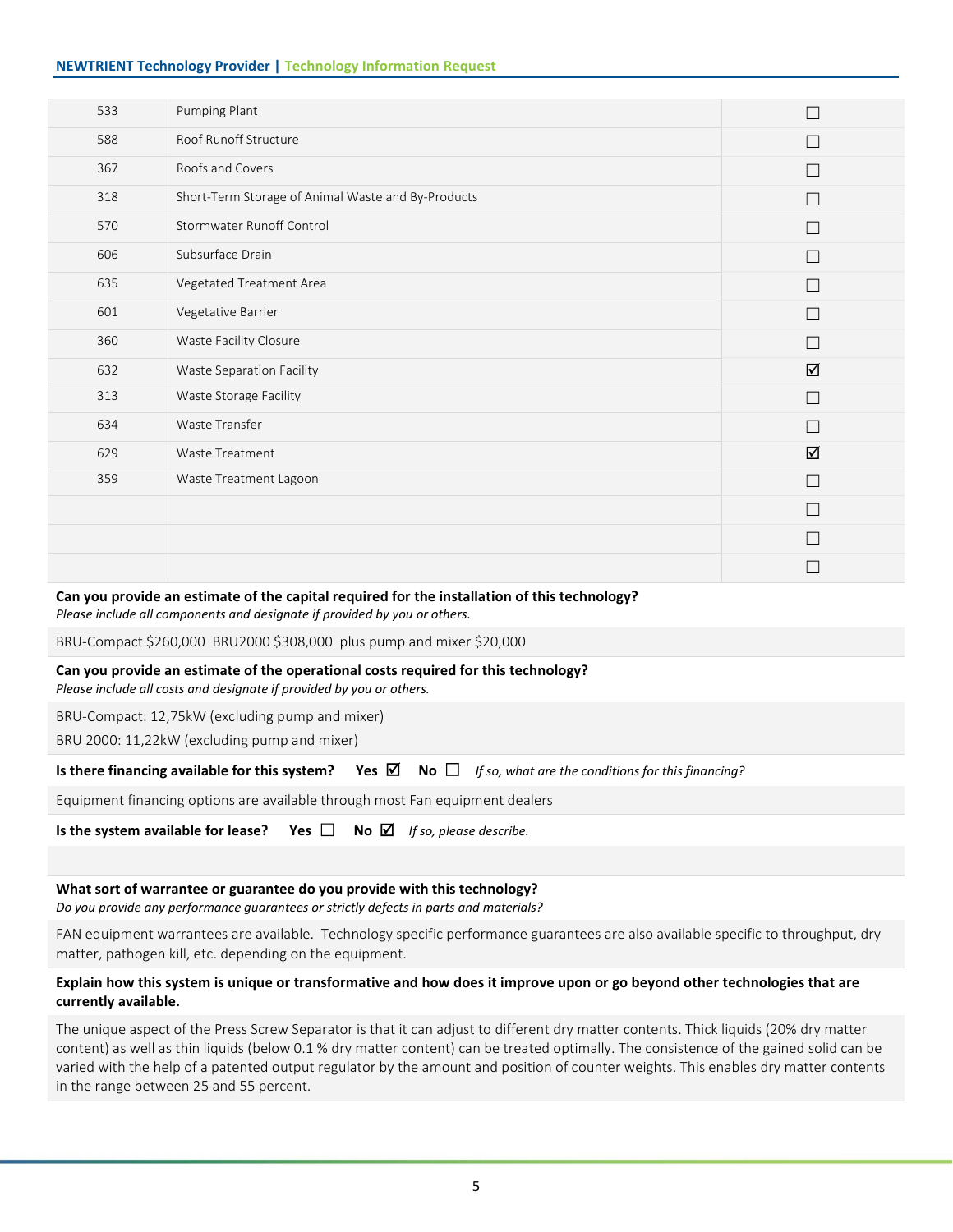Would you be willing to provide a location for a site visit by Newtrient? Yes  $\boxtimes$  No  $\Box$  If so, please provide location.